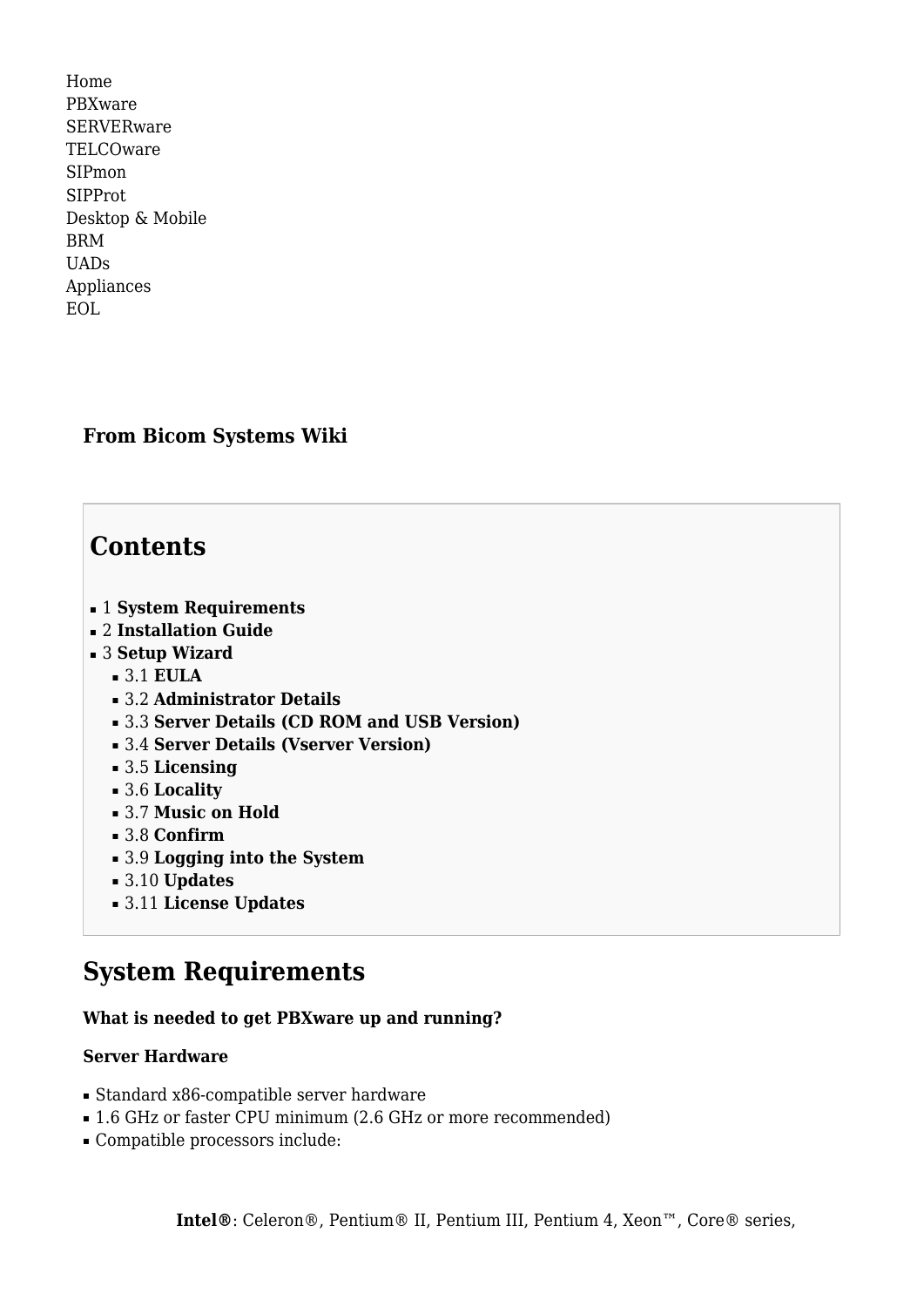Core® 2, Core® iX, Atom AMD<sup>™</sup>: Athlon<sup>™</sup>, Athlon MP, Athlon XP, Athlon X series, Duron<sup>™</sup>, Opteron<sup>™</sup> **Via**: C3, C7

# **Memory**

■ 2 GB minimum (more is recommended)

# **Display**

• None required (The exception is during installation only)

# **Disk Drives**

- Free space required for installation:
- 15 GB minimum for CD ROM/USB Installation Method
- For PBXware in Vserver environment, please check the disk space requirements for Bicom Systems SERVERware
- Standard CD-ROM/DVD-ROM drive

# **Local Area Networking**

- Any Ethernet controller supported by the operating system
- Network configured and fully setup with DHCP service
- Optional: If the server will operate from a private LAN IP, the firewall must be set up to open/forward some ports. Visit our [HOWTO Port Forwarding When System Behind A](http://wiki.bicomsystems.com/HOWTO_Port_Forwarding_When_System_Behind_A_Router/Firewall) [Router/Firewall](http://wiki.bicomsystems.com/HOWTO_Port_Forwarding_When_System_Behind_A_Router/Firewall) for the full list of ports.

# **Supported Browsers**

The system can be administered by using one of the following web browsers:

- Internet explorer
- Firefox
- Opera
- Safari
- Chrome

# **Support Requirements**

In order to provide system support, we need access to the system server by SSH, HTTP/HTTPS protocols. The following is required:

- Access to system server as user 'root'
- Networking setup and fully configured to port forward (or firewall opened) to ports 2020, 80, 81 and 443.

With the above in place, our technicians will be able to troubleshoot issues. We regret that we are not able to support systems that do not satisfy the above requirements.

If you are unsure how to install PBXware, we offer a professional installation service. Please contact sales or visit our web site for full details.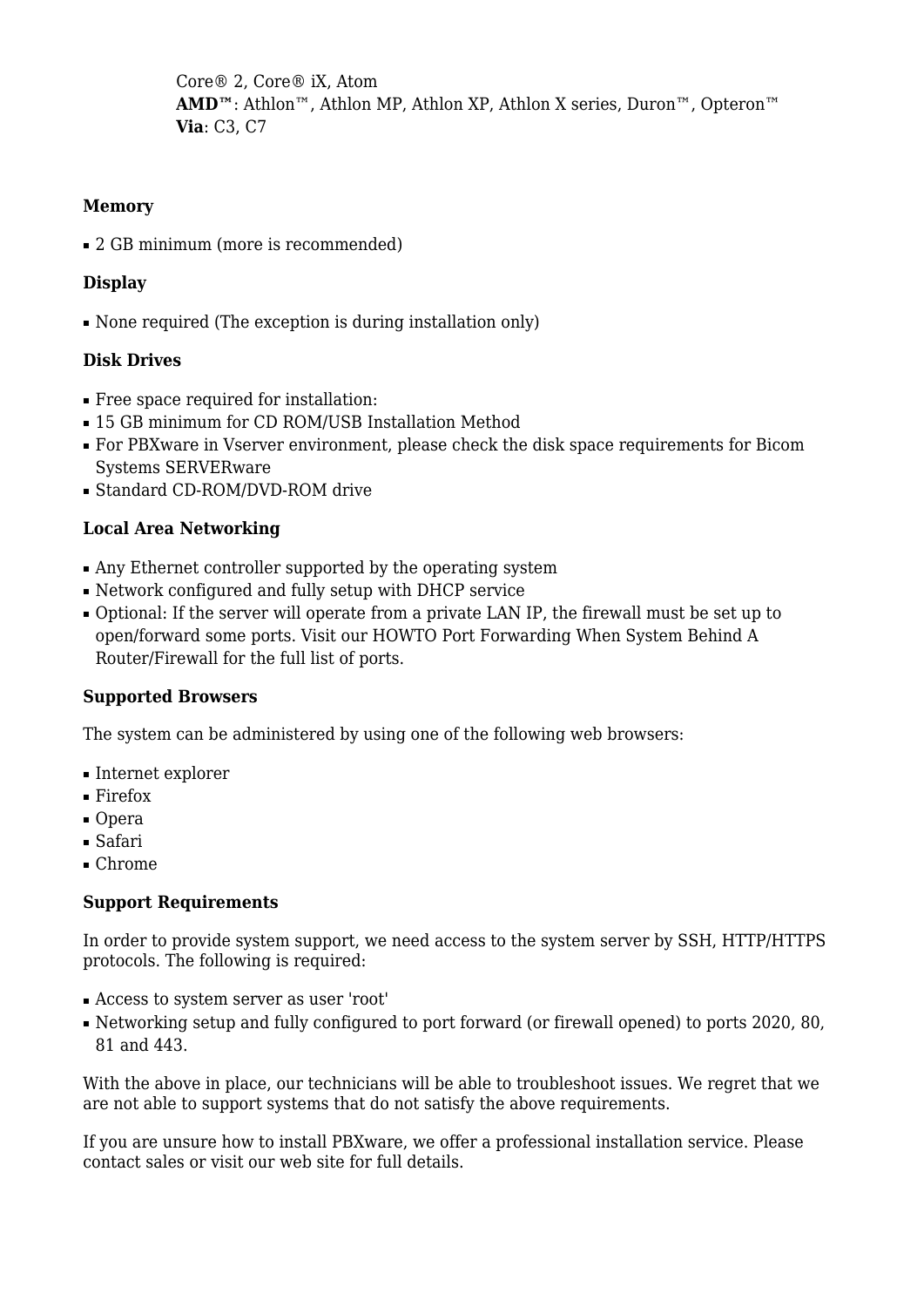# **Installation Guide**

PBXware can be installed by one of the following installation methods:

The **CD ROM** installation method is used to install PBXware onto a commodity PC/server hardware. This installation process installs a Linux operating system, PBXware, and all other necessary applications onto the system hard drive. Installation is easy, fast, and includes everything needed to successfully install and operate.

# **WARNING:**

**CDROM** will install PBXware on the hard disk and erase all existing data, operating systems, and other files.

- **The USB** installation method is similar to the CD ROM method. The only difference is the boot medium which holds the PBXware installation files.
- **VIRTUAL SERVER** installation is a PBXware system contained within a VSERVER (also known as VPS) on Bicom Systems SERVERware installation.
- **VMware image** is pre-installed with PBXware so you can test it on your own computer without special hardware dedicated to this.

Any of the above formats will start the machine/Vserver/image and all necessary software, allowing the administrator to login to this machine/Vserver from a browser. The Administrator can then license the system by entering the license number or use it in FREE mode. The system will contact our licensing server for authorization. Upon successful licensing, the system can be used normally by logging into the system.

# **CD ROM**

To install the system using a CD ROM, do the following:

- 1. Download and burn the CD image from<http://bicomsystems.com/download>
- 2. Boot up the system, wait for the installer to start and follow the on-screen instructions
- 3. The system will be installed and rebooted. Once the system is booted, the display will show the obtained IP address.
- 4. Please login to the [Setup Wizard](http://wiki.bicomsystems.com/Business_6_Getting_Started#Setup_Wizard) using your favorite web browser by navigating to [http://\\$IPADDRESS](#page--1-0) (For Example:<http://192.168.1.2>). The default username is "root". The default password is "pbxware"

# **IMPORTANT:**

- Before continuing, please read the System Requirements.
- The setup wizard asks for a security username/password to prevent unauthorized access. The defaults are: username: root and password: pbxware. The setup wizard will ask for the password to be changed in one of the setup wizard steps. After it is changed, It is very important to remember this password since it is the system root and setup wizard password.

# **USB**

Installing the system from USB is no different than using the CD ROM version. The only difference is how you put the downloaded image on the USB:

- 1. Download the USB image from<http://bicomsystems.com/download>
- 2. Download *PBXware image writer* from the downloads page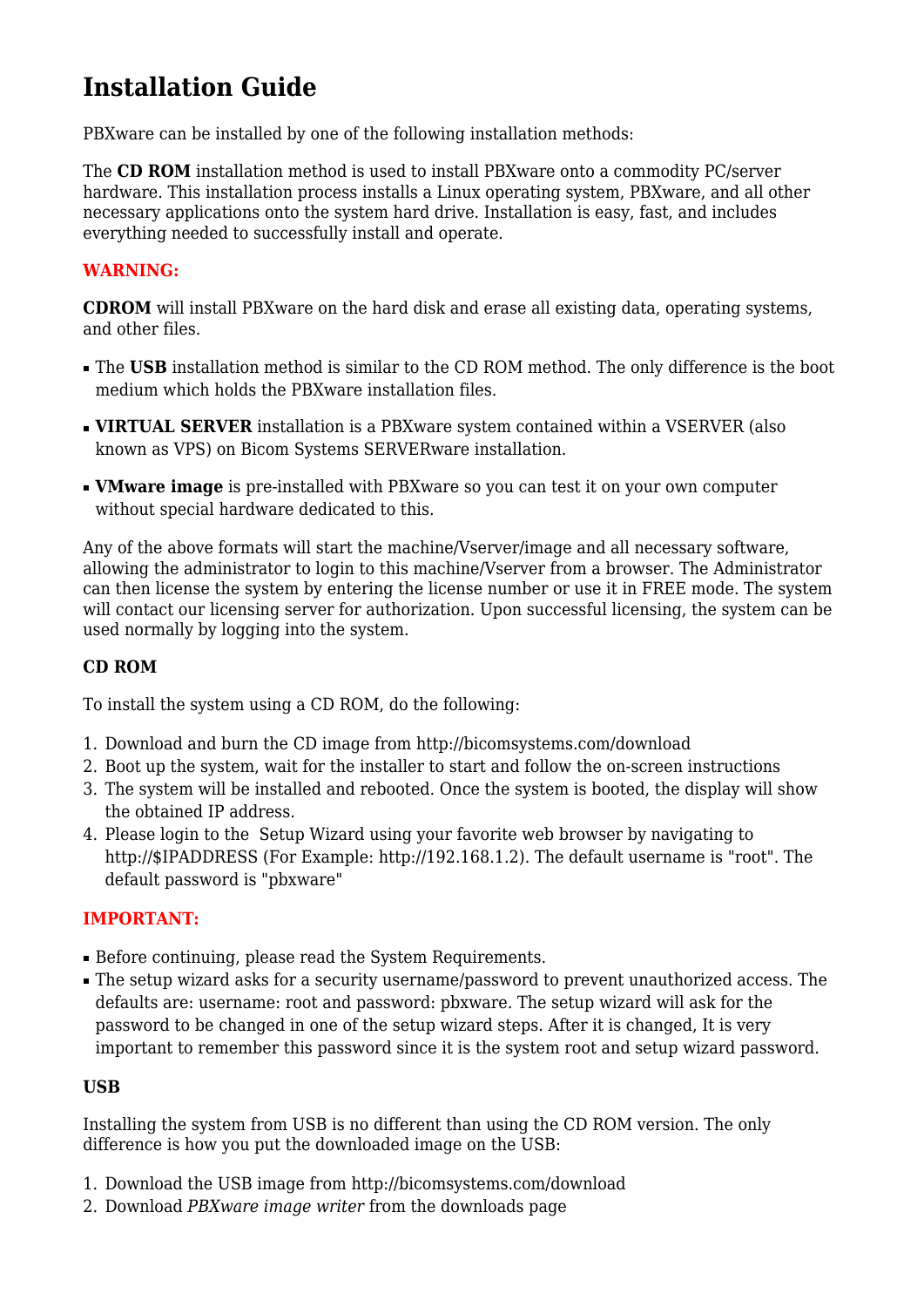- 3. Copy the USB image to a USB drive using PBXware image writer
- 4. Set your machines BIOS to boot from the USB device
- 5. Boot the system from the USB device

After the image boots from the USB device, everything else is the same as a system booted from a CD ROM.

# **IMPORTANT:**

- Before continuing, please read the System Requirements.
- The setup wizard asks for a security username/password to prevent unauthorized access. The defaults are: username: root and password: pbxware. The setup wizard will ask for the password to be changed in one of the setup wizard steps. After it is changed, It is very important to remember this password since it is the system root and setup wizard password.

# **Vserver installation**

Installing PBXware in a Vserver environment is only different at the beginning of the installation process.

- 1. First create a Vserver in SERVERware. (See SERVERware documentation.)
- 2. After Vserver with PBXware is created, go to the [Setup Wizard](http://wiki.bicomsystems.com/Business_6_Getting_Started#Setup_Wizard) and configure your PBX system.

# **VMware image**

To install the system from VMware image, you need to download PBXware 6.0 image for VMware from our official website<http://bicomsystems.com/download>

After the download is finished, extract the downloaded image to your disk and open the extracted folder. Open PBXware\_5 file with VMware Player/Workstation/Fusion and run the virtual machine.

Since this is already installed PBXware system inside VMware image, you only need to go through [Setup Wizard](http://wiki.bicomsystems.com/Business_6_Getting_Started#Setup_Wizard) for initial configuration of the system and then you will be able to use it.

Image is made with bridged networking so the system should get its own IP address which you can access in any compatible web browser.

# **IMPORTANT:**

- Before continuing, please read the System Requirements.
- The setup wizard asks for a security username/password to prevent unauthorized access. The defaults are: username: root and password: pbxware. The setup wizard will ask for the password to be changed in one of the setup wizard steps. After it is changed, It is very important to remember this password since it is the system root and setup wizard password.

# **Obtaining IP Address**

The PBXware IP address can be obtained by:

- Connecting a monitor to the PBXware unit and obtaining the IP from the command prompt by entering the **ifconfig** command
- Installing the PBXware Finder on a Windows machine which is also connected to the same network. PBXware Finder can be obtained at: [http://downloads.bicomsystems.com/pbxware\\_finder/pbxware-finder-1.0.exe](http://downloads.bicomsystems.com/pbxware_finder/pbxware-finder-1.0.exe)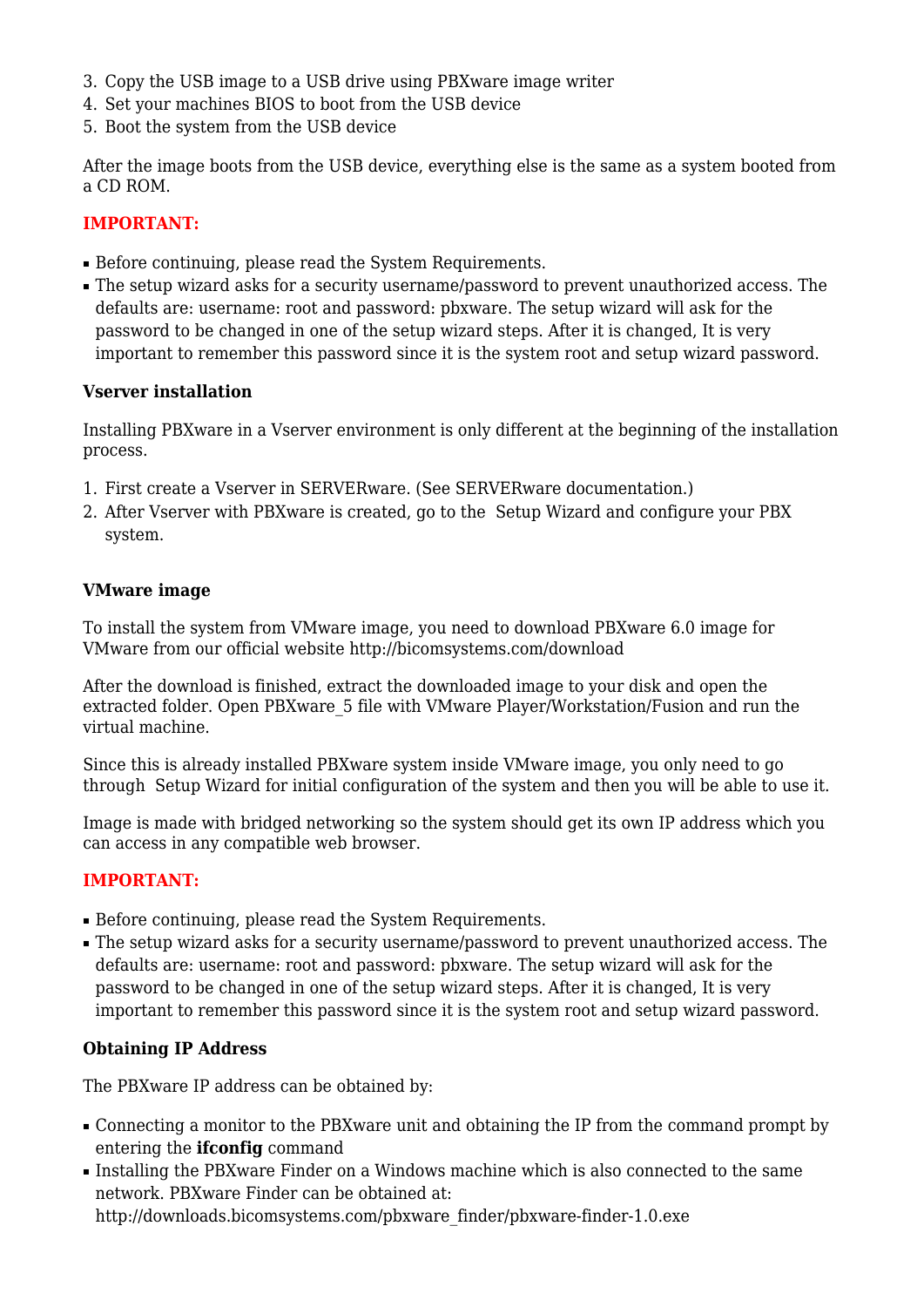■ Obtaining it from the DHCP server

# **Setup Wizard**

The Setup Wizard is designed to collect essential data in order to get the system up and running. After the setup wizard has finished, the system should be fully licensed, fully operational, and ready for use.

In order to login to the setup wizard, please point your browser to: [https://\\$IPADDRESS:81/](#page--1-0) (For example:[https://192.168.1.2:81/\)](https://192.168.1.2:81/)

# **IMPORTANT:**

The setup wizard asks for a security username/password to prevent unauthorized access. The defaults are: username: root and password: pbxware. The setup wizard will ask for the password to be changed in one of the setup wizard steps. After it is changed, It is very important to remember this password since it is the system root and setup wizard password.

# **EULA**



The EULA (End User License Agreement) is the first step in the setup wizard. Please read the EULA and type '"I agree"' to proceed.

# **NOTE:**

If you do not agree with the EULA, please remove the installation media and system software and return the issued license.

# **Administrator Details**

Provide the details of the user who will administer the system. These values are used when logging into PBXware

| <b>ADMIN DETAILS</b>                    |
|-----------------------------------------|
| as only you Advisement it was anothered |
| Englishtes                              |
| bank (Mot potentari lastra aria         |
| <b>Personnell</b>                       |
|                                         |
| -----                                   |
|                                         |
|                                         |
|                                         |

The provided email address is used as a username for logging in  $(Ia-z110-911@. -1)$ 

■ **Password/Confirm Password**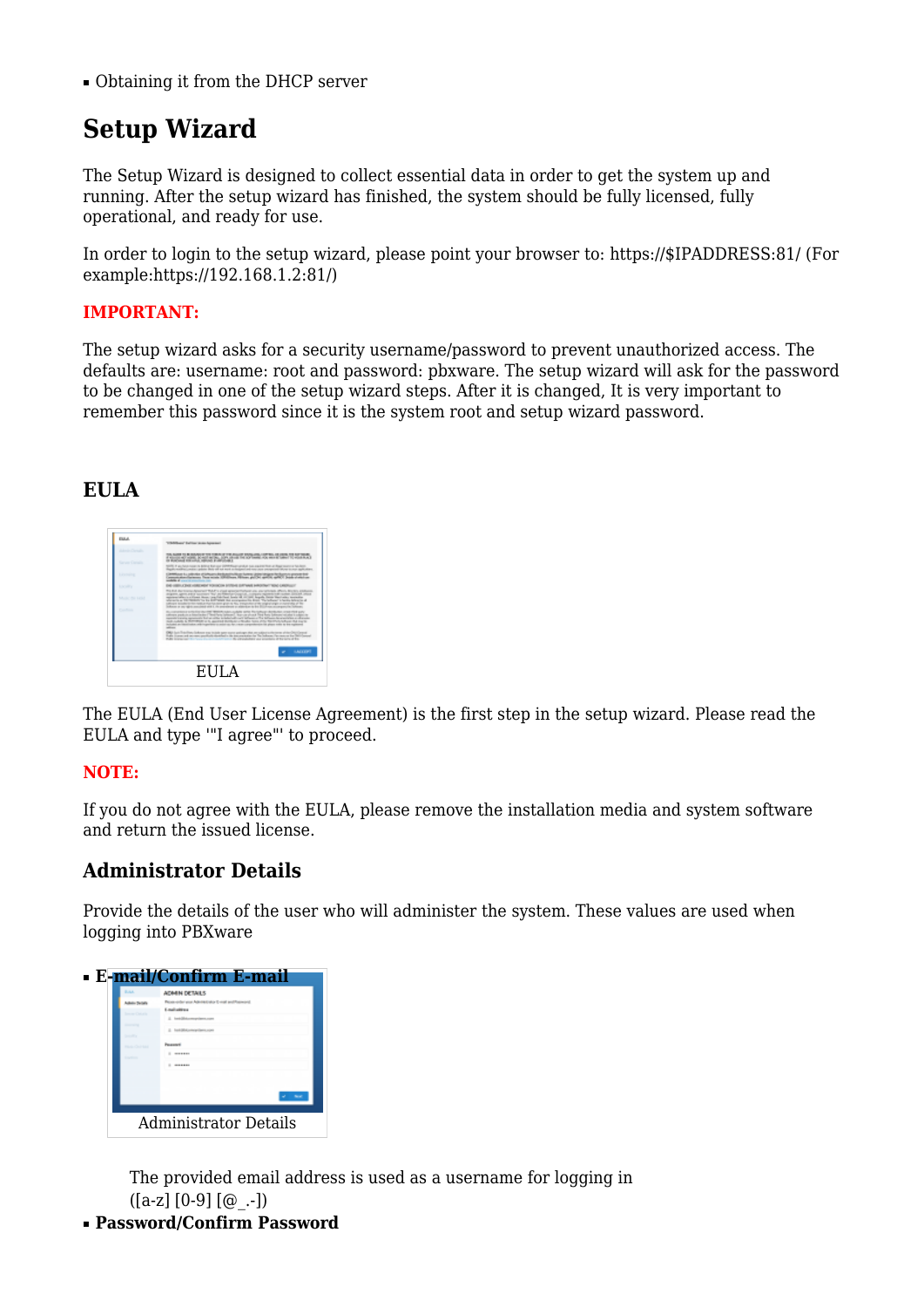The provided password is used for logging in ([a-z] [0-9])

# **Server Details (CD ROM and USB Version)**

These are system and network fields necessary for proper system operation.

#### ■ **Root Password**

PBXware prompts for this password during the system/ssh login and when accessing system services through the interface.

#### ■ **Confirm Password**

Re-type the Root Password entered in the field above

#### ■ **Time Zone**

Select the time zone in which PBXware is located.



The name given to the machine which will identify the system on the network (E.g. "myhost") ([a-z] [0-9])

# ■ **Interface**

The interface that PBXware uses (LAN/WAN). If PBXware is in the LAN interface, select it here. If PBXware is installed on appliances in WAN mode, select WAN here. (Select box)

# ■ **Use DHCP**

Whether PBXware is using DHCP or a static IP address. It is recommended to always set PBXware on a static IP address, in which case this option should be set to 'No'. (Option buttons)

#### ■ **IP Address**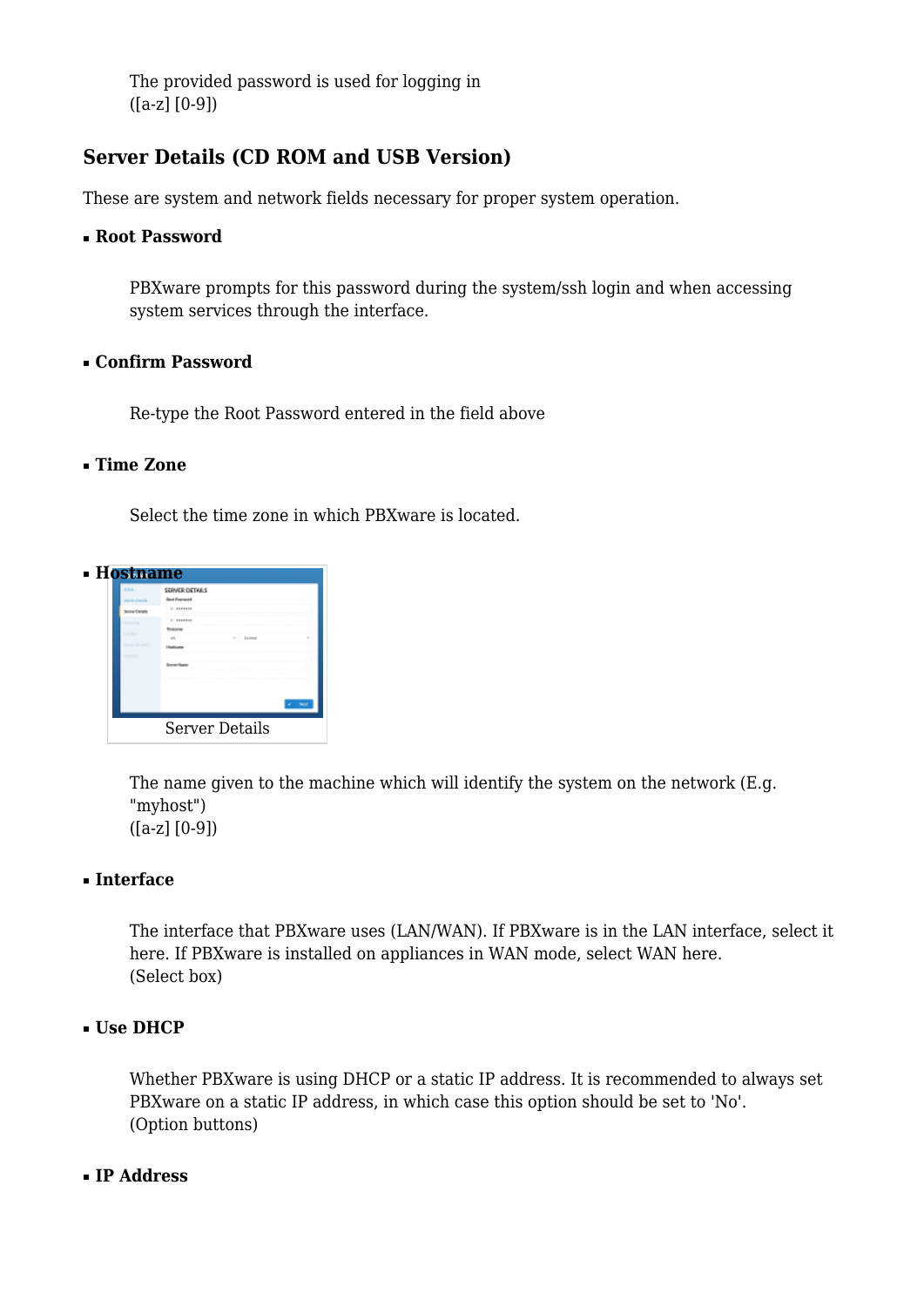If PBXware is in a LAN interface, provide its static IP address here.  $([0-9])$ 

# ■ **Netmask**

This field is calculated automatically and contains your IP address Netmask.  $([0-9])$ 

# ■ **Gateway**

If PBXware is located in a LAN interface, set the gateway IP address here. (E.g. 192.168.1.1)  $([0-9])$ 

# ■ **DNS server**

If PBXware is located in a LAN interface, set the preferred DNS server IP address here. (E.g. 192.168.1.1)  $([0-9])$ 

# ■ **DHCP Server**

If there is no DHCP server on LAN, PBXware can start its own and provide UADs/Phones with this service. If you already have a DHCP server on your network, choose 'No'.  $([0-9])$ 

# **Server Details (Vserver Version)**



These are system and network fields necessary for proper system operation

# ■ **Root Password**

PBXware prompts for this password during the system/ssh login and when accessing system services throughout the interface. (E.g. do34ffjk)  $([a-z] [0-9])$ 

# ■ **Confirm Password**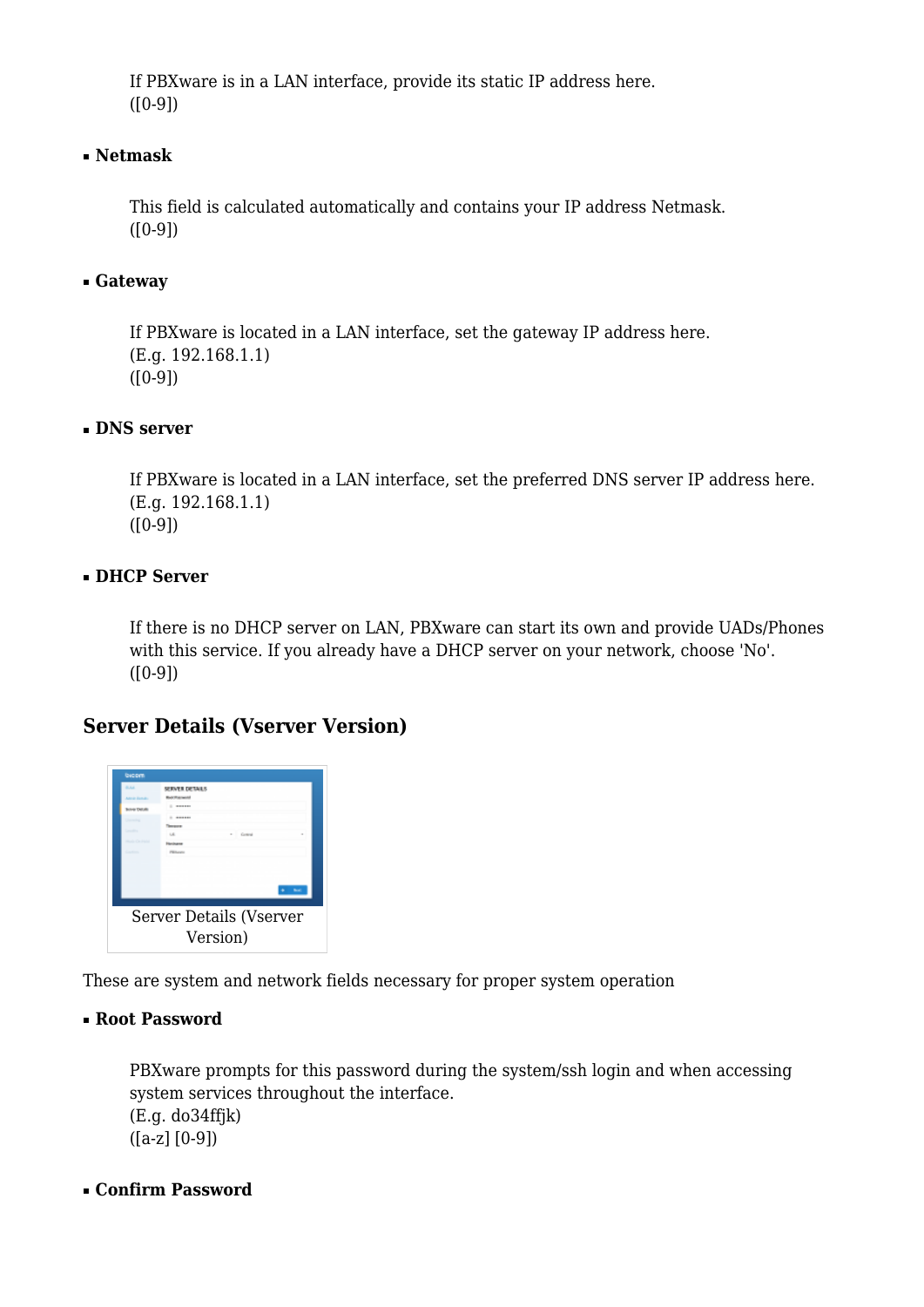Re-type the Root Password entered in the field above. (E.g. do34ffjk) ([a-z] [0-9])

#### ■ **Time Zone**

Select the the time zone in which PBXware is located, E.g. USA/East-coast. (USA/East-coast) (Select box)

#### ■ **Hostname**

The name given to the machine which will identify the system on the network, E.g. myhost. (E.g. myhost) ([a-z] [0-9])

#### ■ **Server name**

Virtually the same as the 'Hostname' field, only this name will appear during system notifications, sent emails, etc. (domain.com)  $([a-z] [0-9])$ 

# **Licensing**

Licensing allows you to enter a valid non-active license and displays the MAC address with which the license will be valid. If the system has more than one network adapter, all found MACs will be shown for selection.

**NOTE:** PBXware licensing in version 6.0 have been slightly changed and PBXware license now must have matching PBXware version number assigned. In case license does not have matching version assigned you will still be able to apply the license on this step but PBXware will not be able to start. Once you log in to GUI you will see the warning message informing you that license is not valid. In case this happens please contact your account manager.

|                                                                                                                                 | - License Type                                                                                                                                                                                         |
|---------------------------------------------------------------------------------------------------------------------------------|--------------------------------------------------------------------------------------------------------------------------------------------------------------------------------------------------------|
| <b>THE A</b><br>Advise Tentals<br><b>Incorrection</b><br>Linemains<br><b>Location</b><br><b>Mark Wallace</b><br><b>Contract</b> | LICENSING<br>Please order a cold busine species in the land isoulation:<br><b>Exams from</b><br><b>Black</b><br><b>Reported</b><br><b>Energy combat</b><br>Mill Holders<br><b>Individual Kareki Ka</b> |
|                                                                                                                                 | Licensing                                                                                                                                                                                              |

Select a system license type. The system comes with two license types: FREE license and 'Requested License' (Select box)

■ **License Number**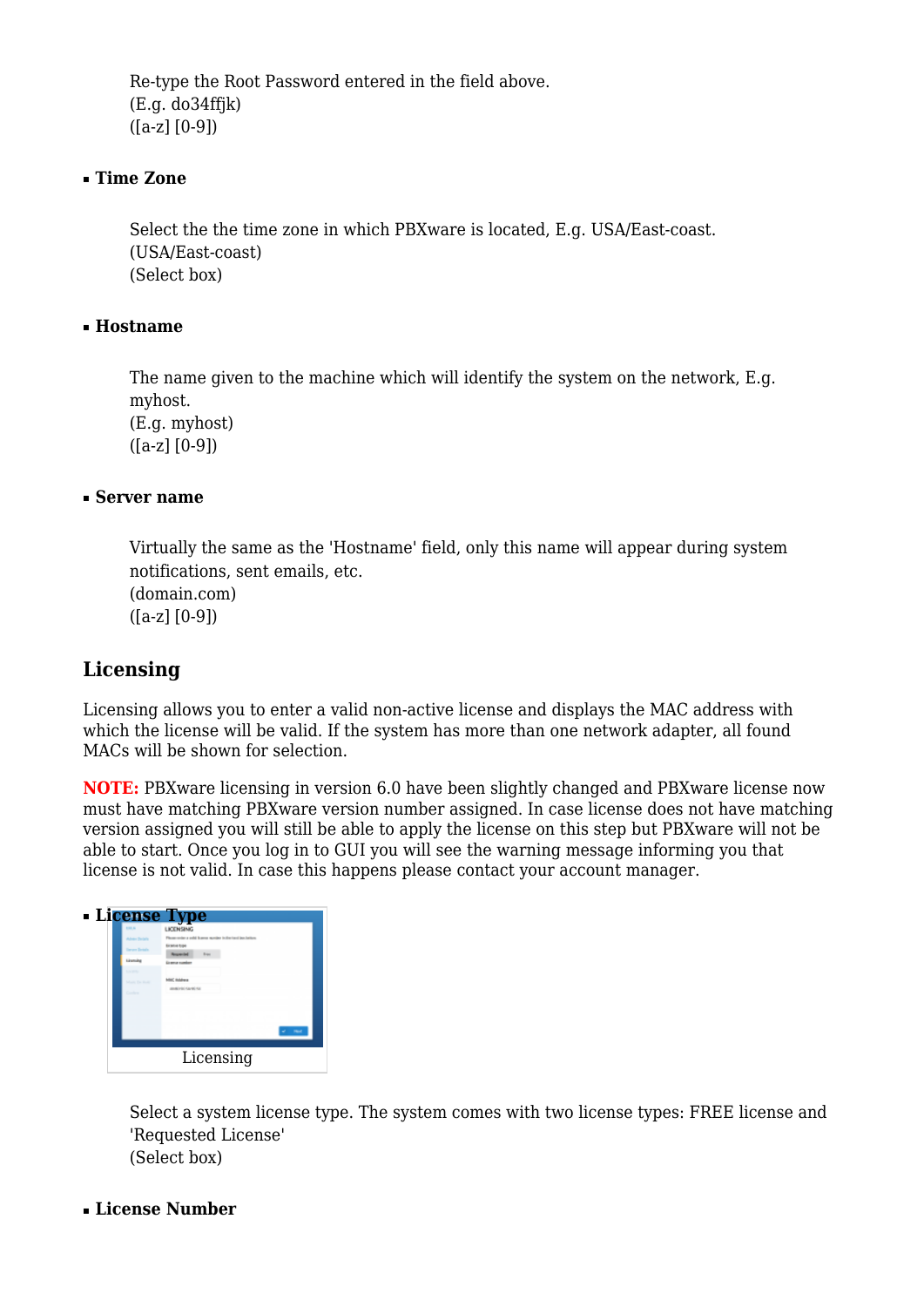Enter the PBXware license number, select the MAC address if more than one is present, and click 'Next' to register PBXware. ([a-z] [0-9])

**NOTE:** PBXware 6.0 is also allowing you to relicense your PBXware from terminal.

To do that, use ssh to log in to your PBXware and execute these commands:

```
cd /opt/pbxware
                                    \mathbf{I}sh/license_refresh
                                    \overline{1}___________________________
```
This will take your current license and check the licensing server for any changes that might be made to the license since it was applied.

In case you need to relicense your server with new license number uses these commands:

| cd /opt/pbxware              |  |
|------------------------------|--|
| jsh/license_refresh ABCD1234 |  |
|                              |  |

Make sure to replace ABCD1234 with the correct license number you would like to apply to the system.

# ■ **MAC**

The MAC address associated with PBXware. **NOTE:** The system must have access to a fully operational Internet connection in order to license the system. If more than one MAC address is present, select the one you wish to

associate with PBXware and click 'Next'.

(Select box)

# **Locality**



Locality allows for the 'local' system values to be entered in order to setup all the necessary values for normal system operation.

# ■ **Country**

Select the country in which PBXware is located, E.g. United Kingdom. (Select box)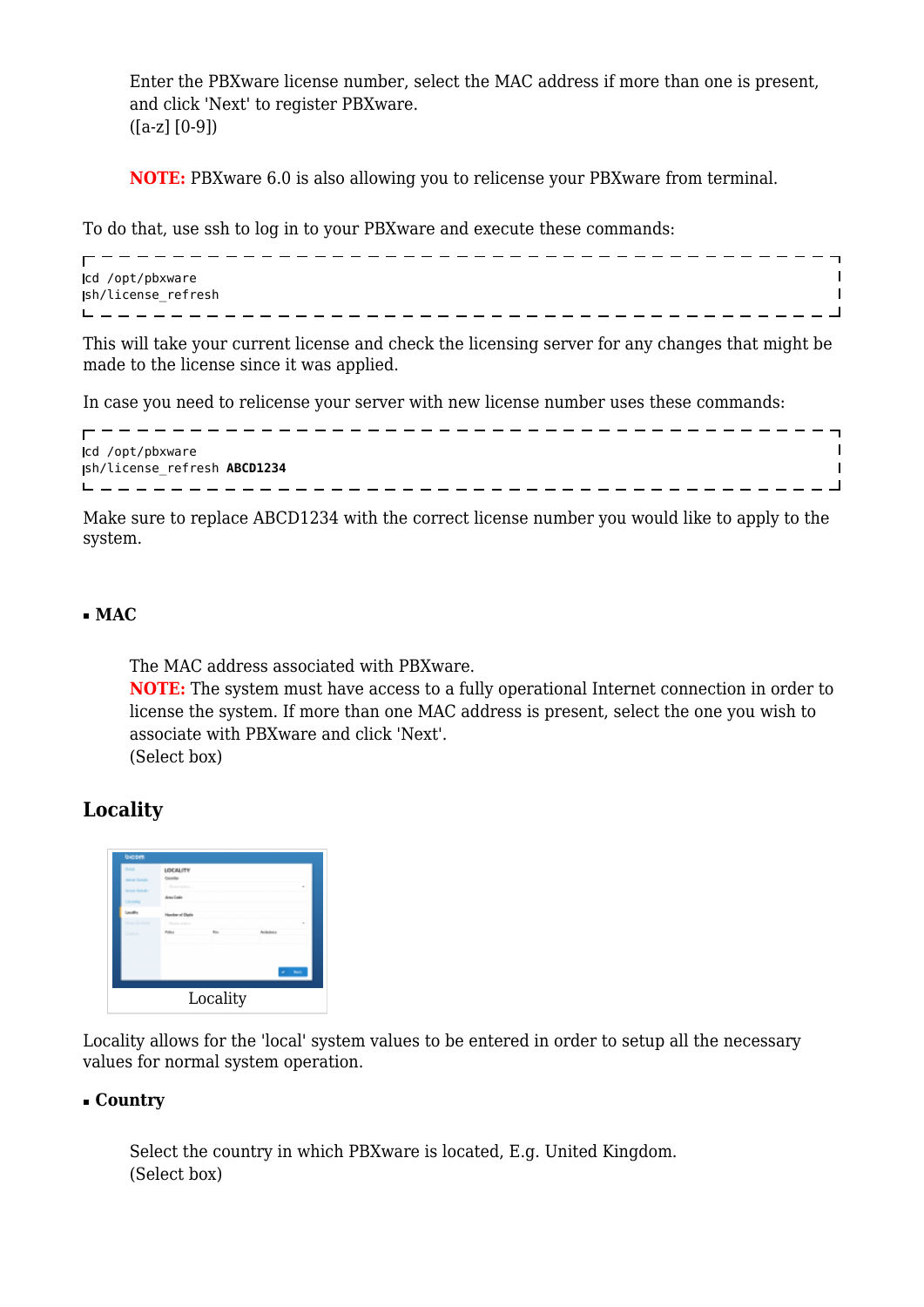# ■ **Indications**

Typical telephony sounds PBXware will use. A different signal is heard when the handset is picked up in different countries. This field will be set automatically. If your country is not on the list, select 'Other'. (Select box)

■ **Area Code**

The area code of the city where PBXware is located, for example, if PBXware is in New York, you would set '212' here.  $([0-9])$ 

# ■ **Number of Digits**

The number of digits PBXware will associate with local extensions. If this field is set to '4', all local extensions will have a range from 1000-9999.  $(0-9)$ 

**WARNING:** After you create the first extension, queue, or agent on your system, you will no longer be able to change this setting.

#### ■ **Police/Fire/Ambulance**

The phone number for Emergency Services in the area where PBXware is located. PBXware has an option to dial these emergency services through certain trunks. If all trunk channels are busy, an active call will get dropped in order to dial these numbers. (If in the USA, for example, set these fields to '911') (Select box)

# **Music on Hold**

The system comes with a default 'silence' sound file for Music On Hold. It can also be changed to a royalty-free music file.

| <b>DULH</b>           | MUSIC ON HOLD                                |              |
|-----------------------|----------------------------------------------|--------------|
| <b>Advise Strates</b> | Mulk Tips                                    |              |
| Service Partial:      | <b>Hysiem Delault</b><br><b>Results Fore</b> |              |
| Liomina               | Teraphotel MIS-170c.                         |              |
|                       | 7 Imple to system administration             |              |
| <b>Land Hotel</b>     | 1. Nowapon to Section 4 Mark the Boats       |              |
| <b>Audit Richard</b>  | 1. Eliza contra Audi Europa Notico           |              |
| <b>Contractor</b>     |                                              |              |
|                       |                                              |              |
|                       |                                              |              |
|                       |                                              |              |
|                       |                                              | <b>Sales</b> |
|                       |                                              |              |
|                       | Music on Hold                                |              |
|                       |                                              |              |

# **TIP:**

This field is available for: Virtual Server, VMWare, CD, and Appliance PBXware packages

#### ■ **Royalty Free Music on Hold**

This will upload royalty-free music which can be used as the default for Music On Hold. It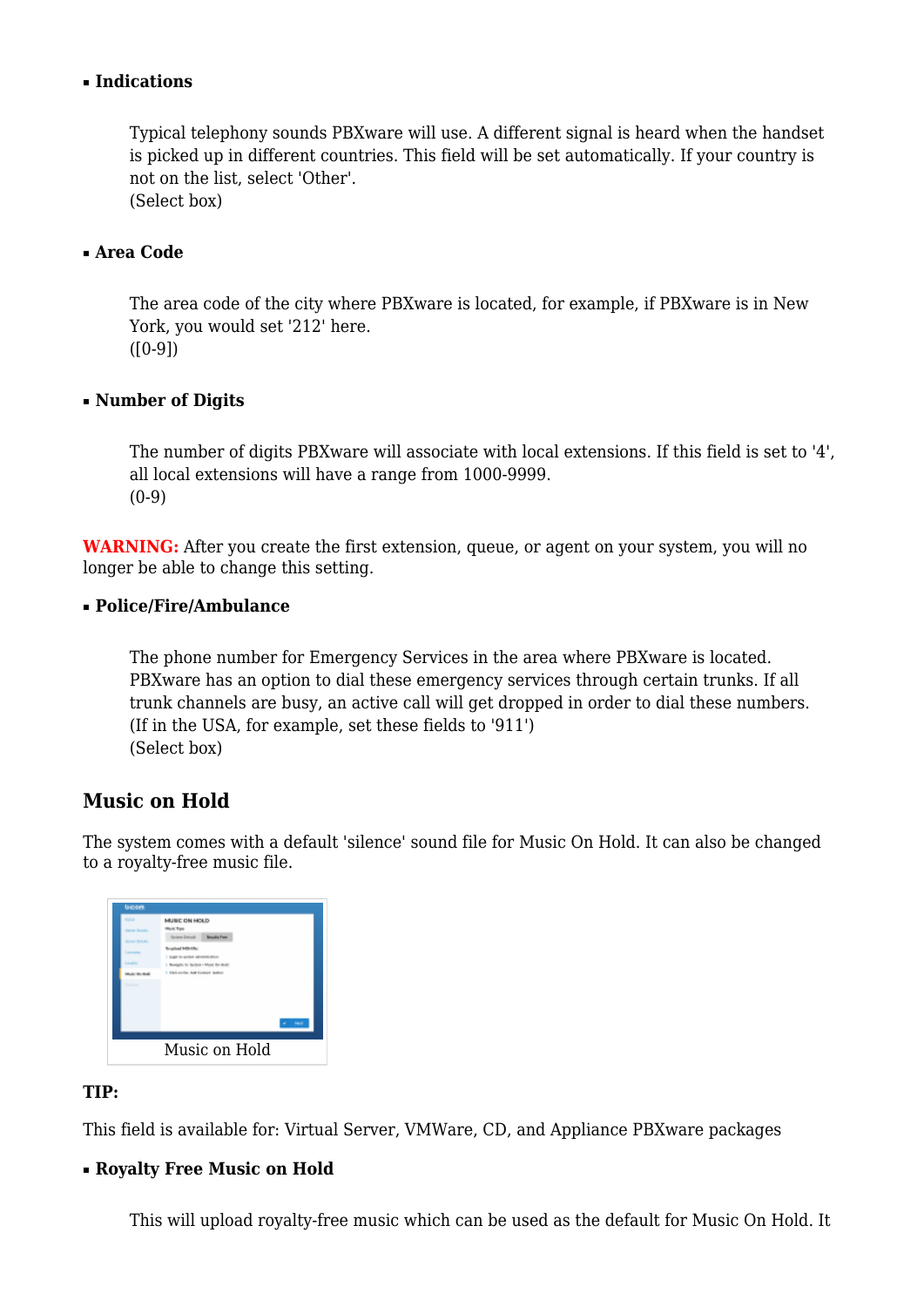can be changed again later. (Option button)

# **Confirm**

Finally, the confirmation step lets you double-check all values and either finish the wizard or start all over from the beginning. If you click "Confirm and finalize", the setup wizard will finish and the browser will be redirected to the system login screen.

| 0.54<br><b>COLLEGE</b><br>Conten | - Repeat the Wizard<br><b>Market Freinder</b><br>and consideration in the constant<br><b>CAT SERVER</b><br><b>CONTRACTOR</b><br><b>Windows CASTING</b><br><b>ALCOHOL</b><br><b>CARD MARKETING</b><br><b>CANADA PR</b><br><b>Hardy De Malla</b><br>Andreas Mark Brunsen |
|----------------------------------|------------------------------------------------------------------------------------------------------------------------------------------------------------------------------------------------------------------------------------------------------------------------|
|                                  | <b>Report the selected and Contact and Analysis</b><br>Confirm                                                                                                                                                                                                         |

If you click this button, all of the provided details will be reset and you will go back to step one.

(Command button)

# ■ **Confirm and Finalize**

Click this button to confirm the data provided in the setup wizard and finalize the installation. All provided details will be applied and the setup wizard will redirect you to the PBXware login screen. (Command button)

**Logging into the System**



In order to login to the system, point your browser to: [http://\\$IPADDRESS/](#page--1-0) (for example:[http://192.168.1.2/\)](http://192.168.1.2/)

# ■ **E-mail**

This is the administrator's e-mail address, the one you have set in the initial setup wizard.  $([a-z] [0-9] [@.] )$ 

# ■ **Password/PIN**